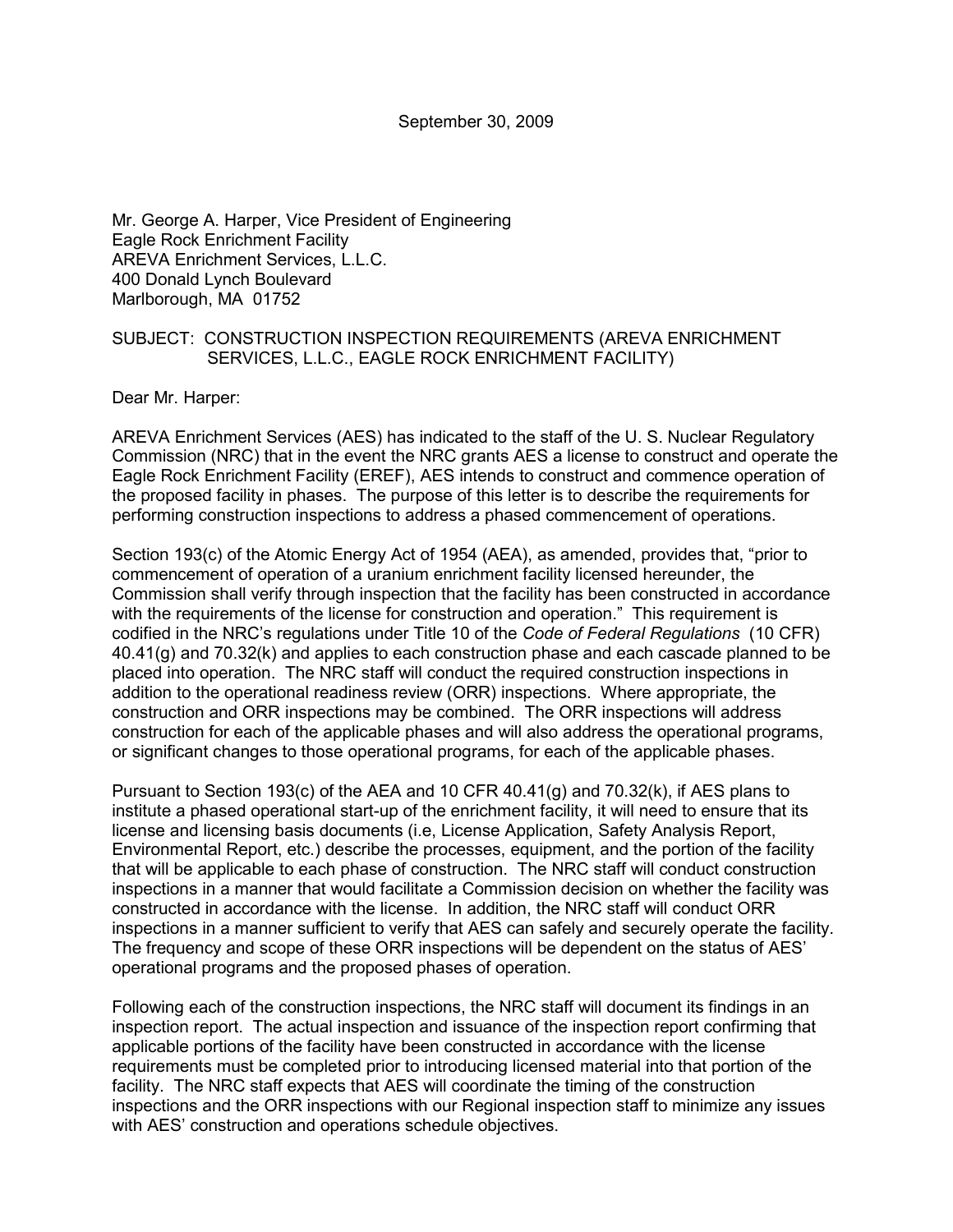In accordance with 10 CFR 2.390 of the NRC's "Rules of Practice," a copy of this letter will be available electronically for public inspection in the NRC Public Document Room or from the Publicly Available Records component of the NRC's Agencywide Documents Access and Management System (ADAMS). ADAMS is accessible from the NRC web site at http://www.nrc.gov/reading-rm/adams.html (the Public Electronic Reading Room).

If you have any questions, please contact me via e-mail at Dan.Dorman@nrc.gov, or at (301) 492-3132.

Sincerely,

**/RA/** 

 Daniel H. Dorman, Director Division of Fuel Cycle Safety and Safeguards Office of Nuclear Material Safety and Safeguards

Docket No.: 70-7015

cc: James Curtiss/Curtiss Law Sam Shakir/ AREVA Enrichment Services Jim Kay/AREVA Enrichment Services